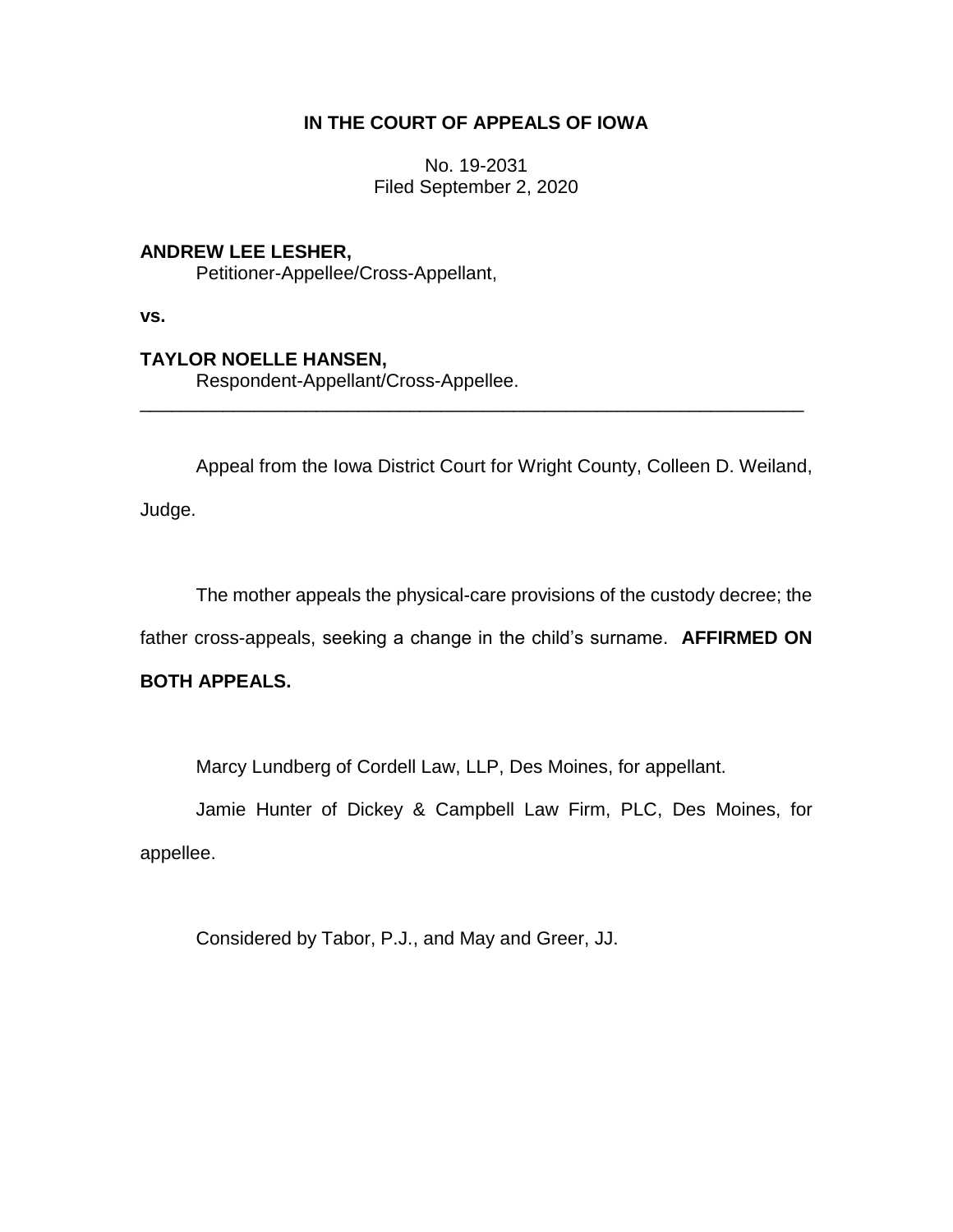#### **GREER, Judge.**

Andrew Lesher and Taylor Hansen are the never-married parents of G.H., who was born in the summer of 2018. In February 2019, Andrew filed a petition for paternity, custody, and visitation. Each parent asked the court to award them physical care of G.H.<sup>1</sup> Following a two-day hearing in September 2019, the district court gave Andrew physical care of G.H. and awarded Taylor visitation with him. On appeal, Taylor maintains she should be given physical care of G.H. Andrew cross-appealed; he urges us to leave G.H. in his physical care and asks that we change G.H.'s surname to "Lesher" or, in the alternative, "Lesher-Hansen."

#### **I. Background Facts and Proceedings.**

Taylor and Andrew began dating in 2016. Shortly thereafter, Taylor and her son from a previous relationship, K.E., who was born in 2013, moved into Andrew's home. Andrew and Taylor's relationship was volatile, and Taylor and K.E moved out of Andrew's home more than once. At the time of G.H.'s birth, in August 2018, Taylor and K.E. had only recently returned to living with Andrew. This reconciliation was short-lived. About a week after G.H. was discharged from the hospital—while Andrew was at work and without his knowing—Taylor moved out of Andrew's home, taking G.H. and most of his belongings with her.

For the next few months, Taylor controlled Andrew's access to G.H. Andrew was only allowed to visit G.H. at Taylor's parents' home, where she had moved. He was not allowed to return to his home with G.H., and Taylor controlled

 $\overline{a}$ 

<sup>&</sup>lt;sup>1</sup> Andrew requested joint physical care in the alternative.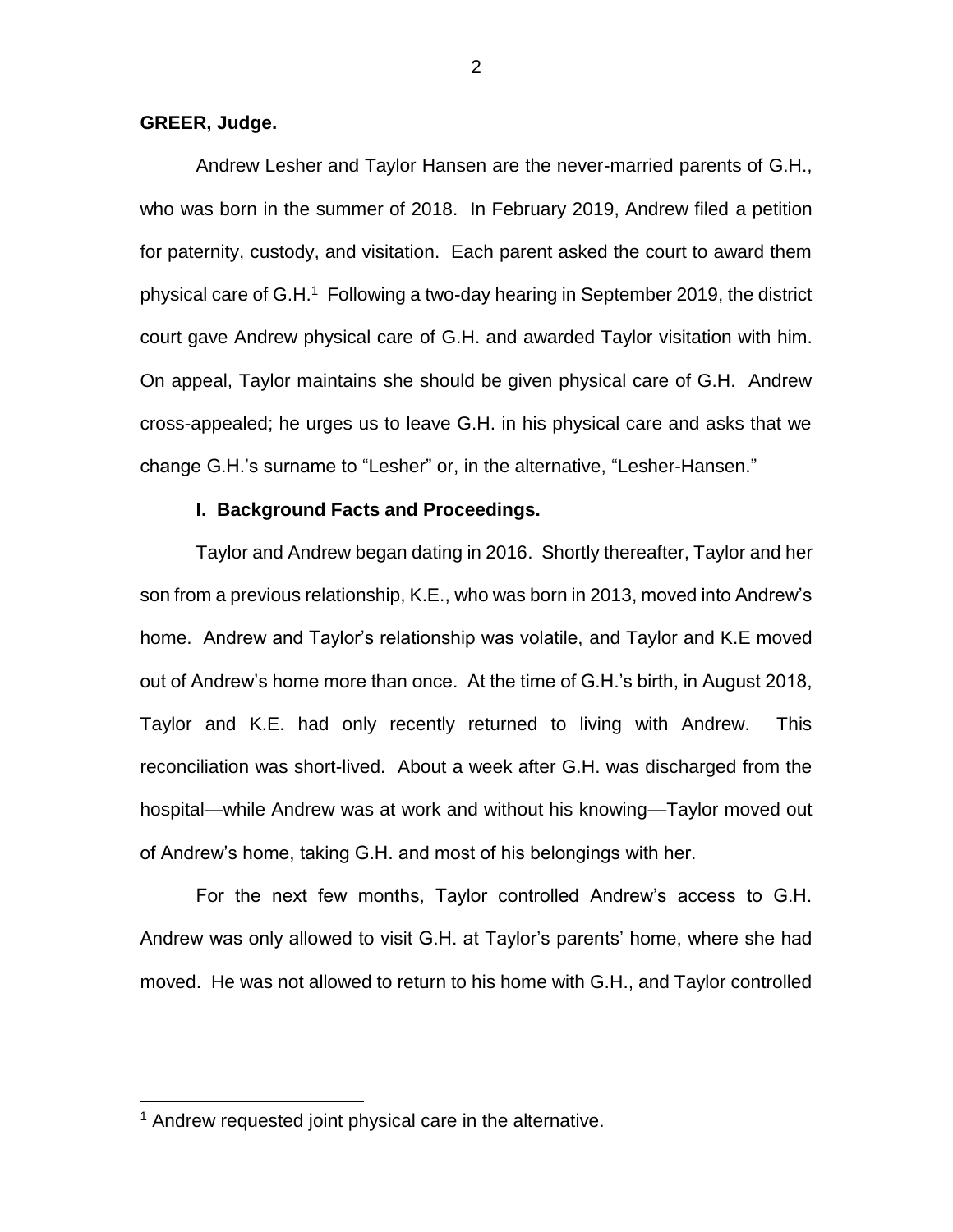who he brought with him to visit the child—even excluding the paternal grandparents from visiting.

In early December, Andrew was spending time with G.H. at Taylor's parents' home when Andrew asked about taking G.H. to spend time with his family over Christmas. According to Taylor's testimony at the custody hearing, she told Andrew she "wasn't going to let him take [G.H.] for a period of time." When Andrew became upset at this, Taylor's mother told Andrew he had to leave and Taylor tried to remove G.H from Andrew's arms. Andrew resisted, stating he would like a chance to say goodbye to his son first. At some point, Taylor's mother struck Andrew in the head.<sup>2</sup>

Andrew left and contacted the local police. They took photos of Andrew and filed a complaint against Taylor's mother for assault causing bodily injury. Taylor's mother was never criminally charged, but the Iowa Department of Human Services filed a founded child-abuse report, concluding Taylor's mother assaulted Andrew in front of K.E. and G.H.

The next day, Taylor filed for a civil protective order against Andrew, alleging he "shoved her away from her child," "threatened to kill himself," and "threatened to take the child" the previous day. No final hearing was ever held on this request, and Andrew was not allowed to see G.H. until March, when a temporary stipulation was reached.

 $\overline{a}$ 

<sup>&</sup>lt;sup>2</sup> Taylor and her mother admit the mother struck Andrew in the head. Andrew also alleged the mother strangled him, and K.E. seemed to corroborate this account when he spoke to the Iowa Department of Human Services worker, telling her his mom had to stop the grandmother when she put both of her hands on Andrew's neck and that his grandmother hit Andrew. At the custody hearing, Taylor and her mother denied that the mother choked Andrew.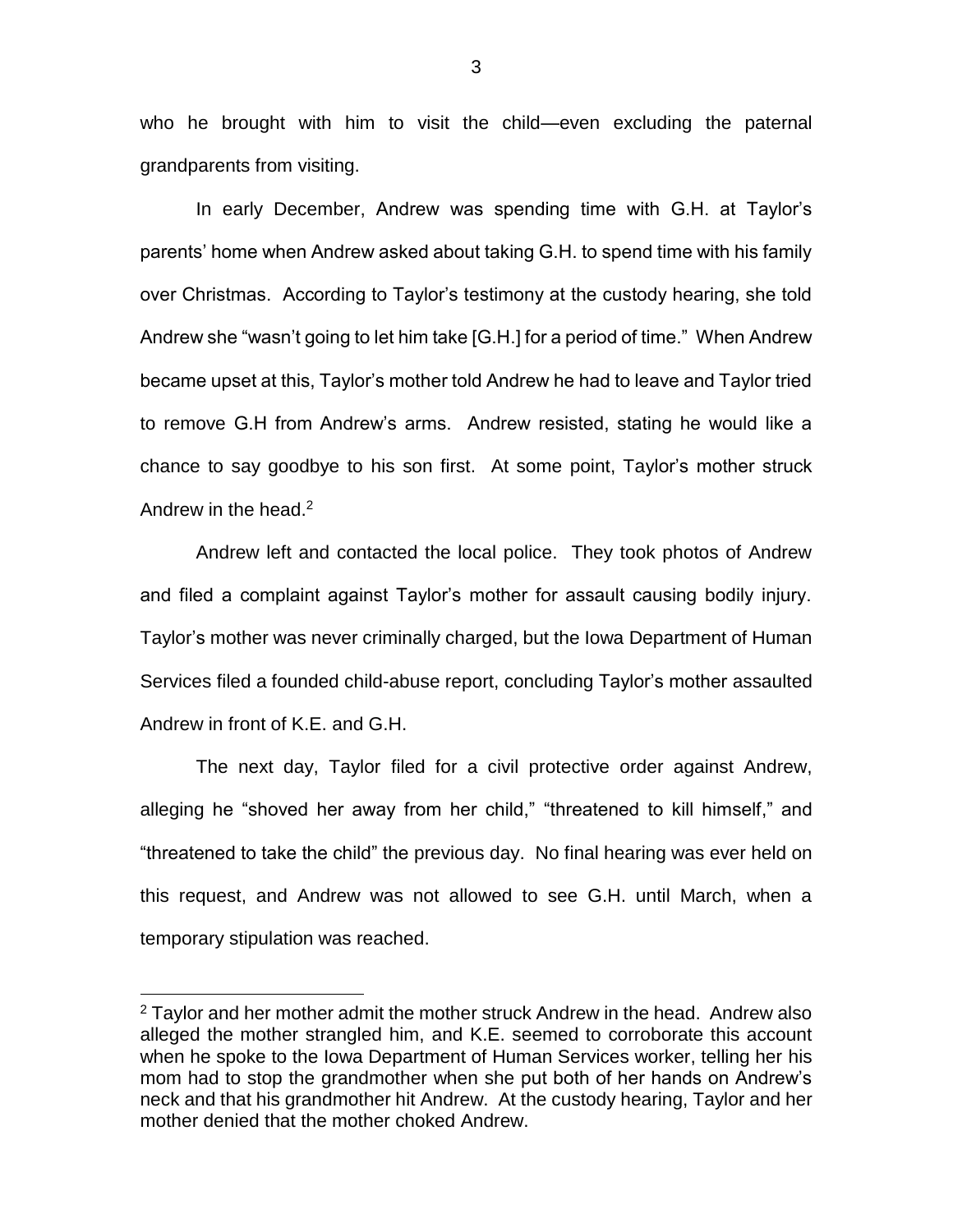In April, the district court entered a temporary order pending the hearing on Andrew's petition for paternity, custody, and visitation. Under the temporary order, Taylor was given physical care of G.H. and Andrew was given weekly parenting time from 6:00 p.m. on Saturdays until 7:00 p.m. on Sundays and 6:00 p.m. on Wednesdays until 7:00 p.m. on Thursdays.

The hearing on the custody petition took place in September. Both Taylor and Andrew attempted to paint the other in a negative light; each alleged the other was the physical aggressor and they were the victim of physical abuse in their relationship. Still, their testimony established that, after the temporary order was entered, they were able to communicate about G.H. and the transfer for visitation generally went well. Both parents value their time with G.H., and neither Andrew nor Taylor raised any serious concerns about the other's ability to parent G.H. safely. At the close of the hearing, the court amended the temporary order to increase Andrew's visitation time—giving him one extra overnight each week.

Pursuant to the court's November 25 decree, Andrew was given physical care of G.H. and Taylor was given visitation. The court denied Andrew's request to have G.H.'s surname changed to Lesher or Lesher-Hansen, concluding it only had the authority to make the initial determination regarding a child's name whereas this would constitute a name change.

Taylor appeals the physical-care provision, and Andrew cross-appeals the court's ruling regarding G.H.'s surname.

#### **II. Standard of Review.**

The district court tries custody matters in equity, so we review the proceedings de novo. *See* Iowa R. App. P. 6.907. We give weight to the district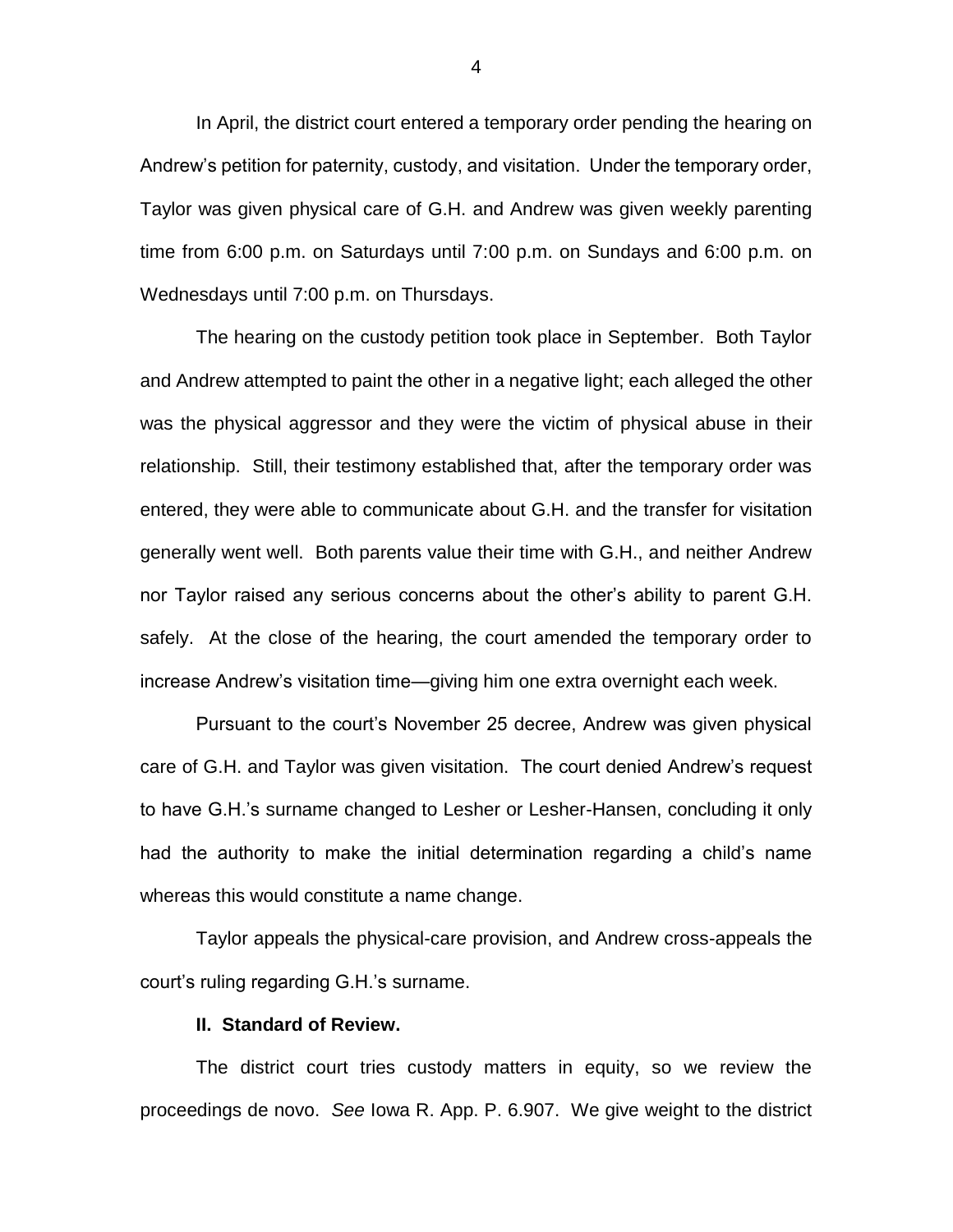court's fact findings, but we are not bound them. *In re Marriage of Mauer*, 874 N.W.2d 103, 106 (Iowa 2016).

#### **III. Discussion.**

**A. Physical Care.** Taylor maintains she should be given physical care of G.H. instead of Andrew. "It is axiomatic that we are concerned above all else in child custody cases with the best interests of the child." *Lambert v. Everist*, 418 N.W.2d 40, 42 (Iowa 1988). "The objective of a physical care determination is to place the child[] in the environment most likely to bring them to health, both physically and mentally, and to social maturity." *In re Marriage of Hansen*, 733 N.W.2d 683, 695 (Iowa 2007). The legal analysis for physical-care decisions is the same for never-married parents as it is for once-married parents. *Lambert*, 418 N.W.2d at 42.And gender and sex have no bearing on our decision; neither parent has a greater burden than the other in attempting to gain physical care. *Cf. In re Marriage of Ullerich*, 367 N.W.2d 297, 299 (Iowa Ct. App. 1985). We do not resolve physical-care issues "based upon perceived fairness to the [parents], but primarily upon what is best for the *child*." *Hansen*, 733 N.W.2d at 695.

While Andrew asked the district court to consider joint physical care in the alternative, he does not renew that request on appeal. *See* Iowa Code §§ 598.41(5)(a) (2019) (providing that the district "court may award joint physical care to both joint custodial parents *upon the request of either parent*" (emphasis added)), 600B.40(2) (making section 598.41 applicable when "determining the visitation or custody arrangements of a child born out of wedlock"). So we must pick one of the two parents to be G.H.'s main caregiver. *See Hansen*, 733 N.W.2d at 695–96. When determining who should have physical care of G.H., we consider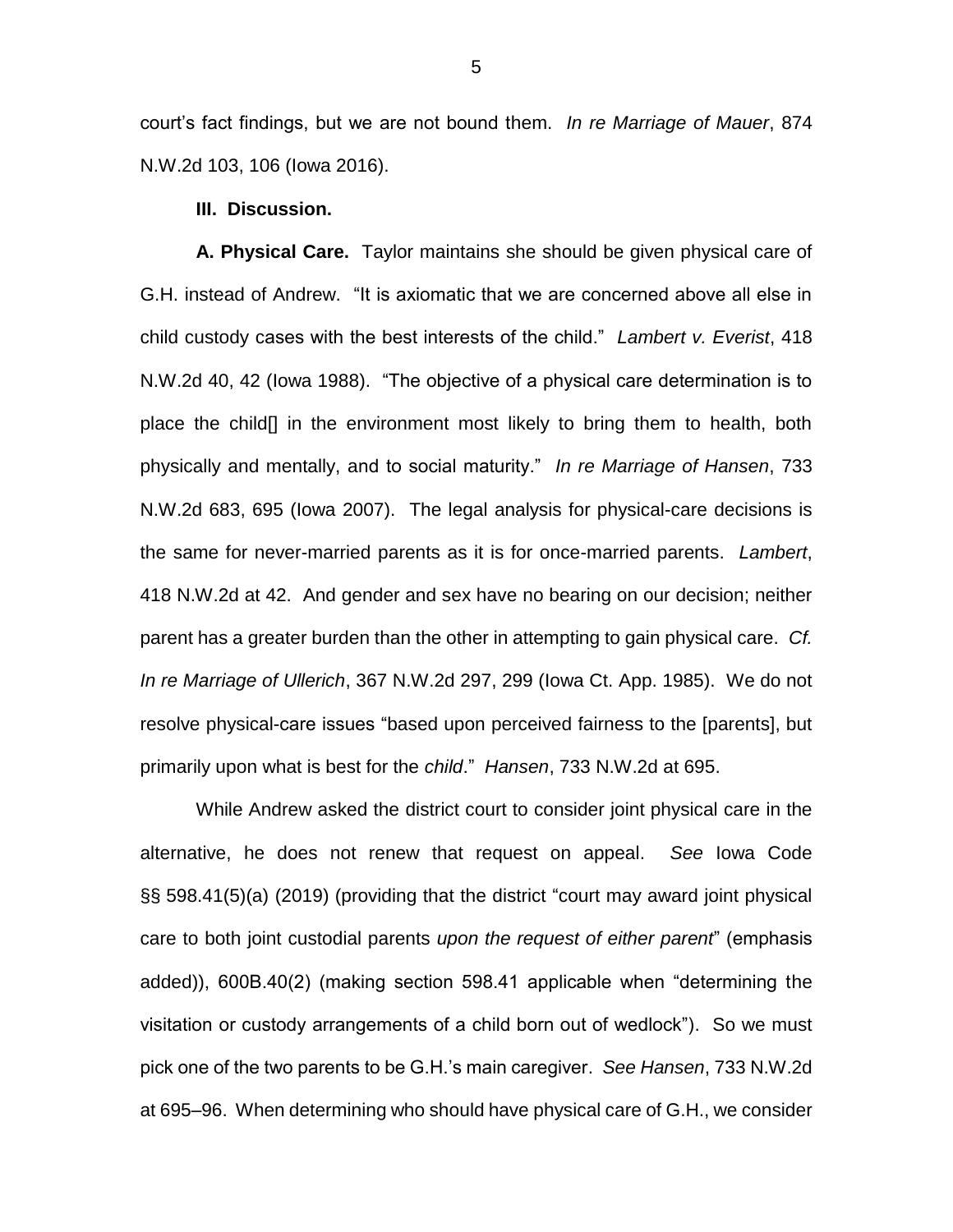"stability and continuity with an eye toward providing the [child] with the best environment possible for [the child's] continued development and growth." *Id.* at 700. "[T]he factors of continuity, stability, and approximation are entitled to considerable weight." *Id.* And "the parent responsible for providing physical care [must] support the other parent's relationship with the child." Iowa Code  $§$  598.41(5)(b).

Taylor provided most of the care for G.H. from his birth through the time of the district court hearing in September 2019. *See Hansen*, 733 N.W.2d at 697 (defining the approximation rule as the parents' caregiving being "in rough proportion to that which predated" the court's involvement). However, she became the primary caregiver by removing herself and G.H. from Andrew's home and then controlling Andrew's access to G.H. From when she first moved out with G.H., in early August 2018, until she obtained the no-contact order, in early December 2018, Andrew visited G.H. often and asked for one-on-one time with G.H. Taylor refused all of Andrew's requests. *See In re Marriage of Daniels*, 568 N.W.2d 51, 56 (Iowa Ct. App. 1997) ("A parent's denial of visitation without just cause is a significant factor in determining the proper custody arrangement."). She testified at trial that she could not let Andrew take G.H. because she was breastfeeding the child, but we note that she did leave G.H. in Andrew's care while she was not there—she just refused to let Andrew leave with G.H. when he wanted to. As the district court found, Taylor used breastfeeding as a weapon. And her choice to be unduly restrictive of Andrew's parenting time with G.H. shows a lack of support for their relationship.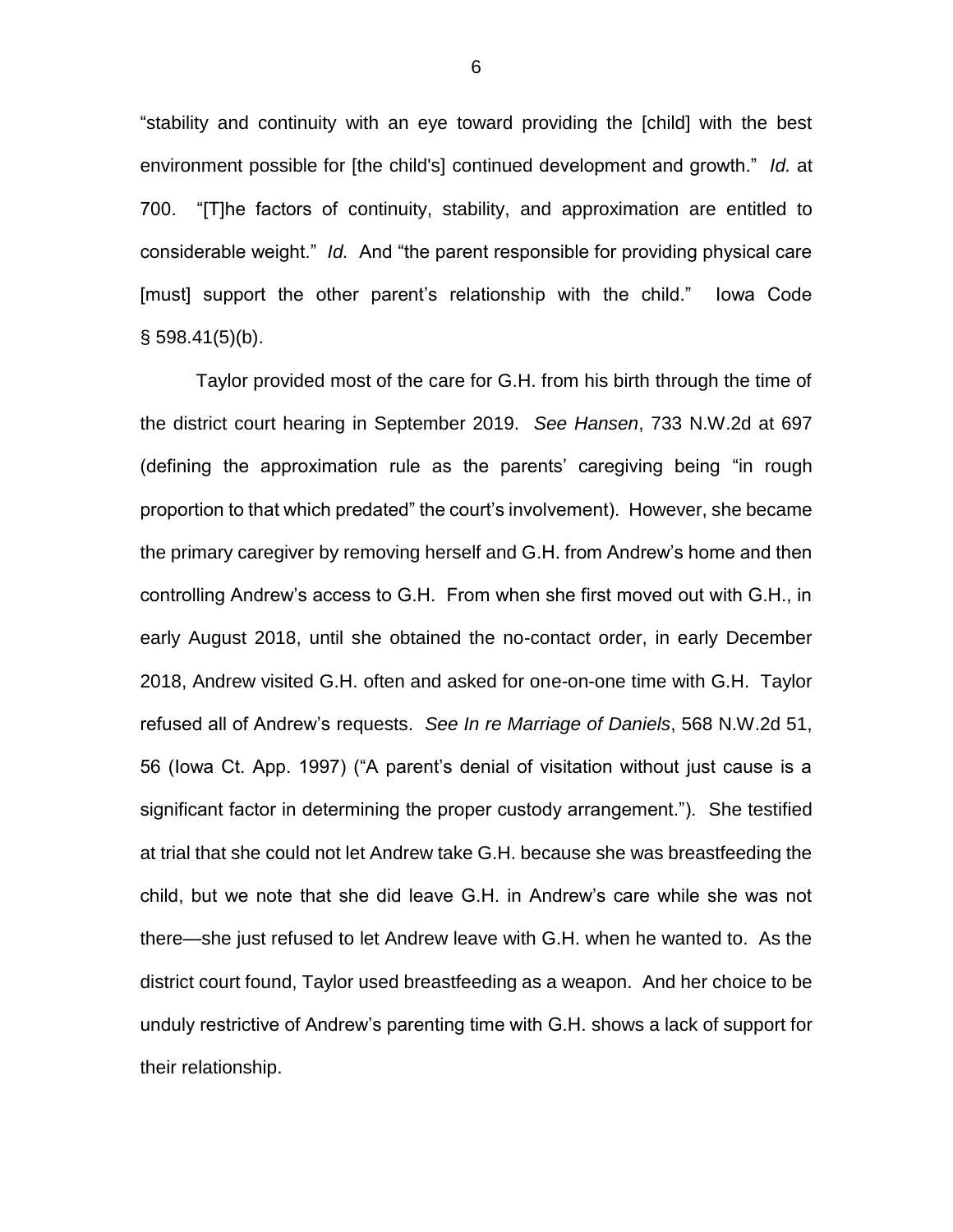Also like the district court, we believe Andrew can provide G.H. with more stability than Taylor can. Taylor's older child lived in three or four homes and attended three or four daycares before he started preschool. He missed twentyfour days of preschool, and, the next year, he missed seventeen days of kindergarten. We acknowledge Taylor's testimony that she intends to stay longterm in the home she moved into a few months before the custody hearing. But we also rely on the principle that, "in family law matters, past performance is a strong indicator of what is yet to come." *Hensch v. Mysak*, 902 N.W.2d 822, 825 (Iowa Ct. App. 2017). On the other hand, Andrew owned and lived in his home for several years, and he maintained a job with the same employer for more than a decade. He lives in the same community as his parents, with whom he shares a close relationship, and he intends to remain in that community.

Taylor has physical care of K.E., who is G.H.'s half-sibling, and this factor weighs in her favor for having physical care of G.H. as well. *See In re Marriage of Orte*, 389 N.W.2d 373, 374 (Iowa 1986) (applying the principle of keeping children together to half-sibling relationships). "However, this principle does not mandate a parent with physical care of a half-sibling be awarded physical care of the child at issue despite other compelling factors militating against an award of physical care to that parent." *Van Gundy v. Bolton*, No. 18-1838, 2019 WL 2145848, at \*3 (Iowa Ct. App. May 15, 2019) (collecting cases). This factor does not outweigh the other factors that support Andrew having physical care of G.H.

In the past, when they were still in a romantic relationship, both Taylor and Andrew were emotionally and physically abusive toward each other. As we are sure these parents are aware, "[d]omestic abuse is, in every respect, dramatically

7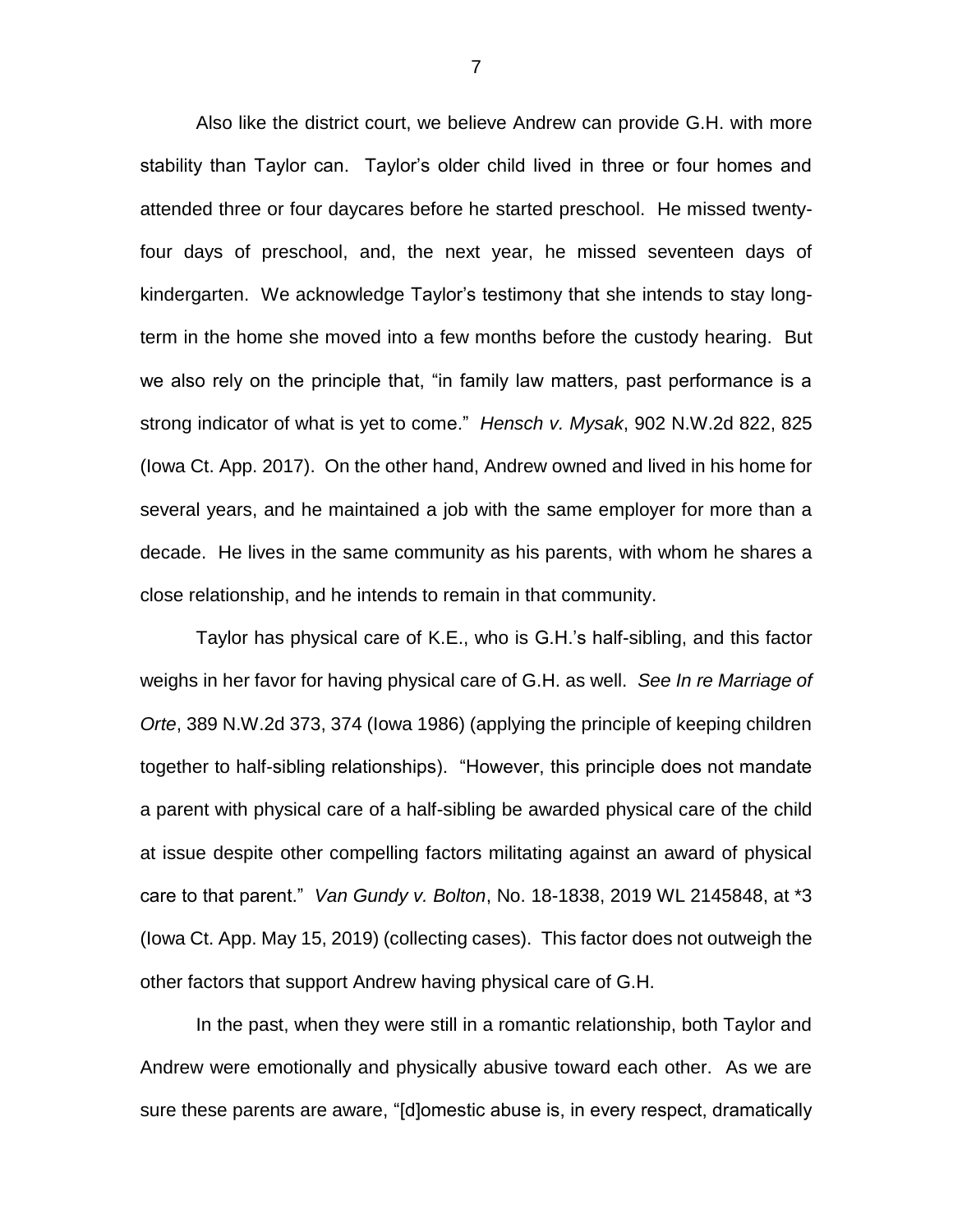opposed to a child's best interests." *See Daniels*, 568 N.W.2d at 55. The district court found the evidence generally corroborated Andrew's versions of Taylor's manipulation in the relationship. Sadly some of Taylor's behaviors reflect poor choices directly affecting her support of G.H.'s relationship with Andrew. We affirm the district court ruling giving Andrew physical care of G.H., but as these parents share legal custody of the child, they will continue to be a part of each other's lives going forward. Their interactions involving G.H. seemed generally positive under the temporary order, and we expect that will continue.

**B. Surname.** On cross-appeal, Andrew challenges the district court's conclusion it did not have the authority to change G.H.'s surname.

"When we examine our custody statute, Iowa Code section 598.41, we believe that authority to change a child's name may be inferred." *In re Marriage of Gulsvig*, 498 N.W.2d 725, 728 (Iowa 1993) (recognizing the statute "provides the court with broad discretion in determining custody and the physical care of a child"). And while this action involves unmarried parents, requiring the action for paternity, custody, and visitation to be brought under chapter 600B instead, the district court has the authority under section 600B.40 "to consider and enter a ruling on a child's legal status, including the determination of the child's surname." *Montgomery v. Wells*, 708 N.W.2d 704, 707 (Iowa Ct. App. 2005).

When the court is asked to make an initial determination of a child's name, "neither parent has a superior right in determining the child's last name" and the governing consideration is the child's best interests. *Id.* at 707–08. But, if the court is being asked to make a name change, then Iowa Code chapter 674 controls. Pursuant to section 674.6, if the child is under fourteen, both parents listed on the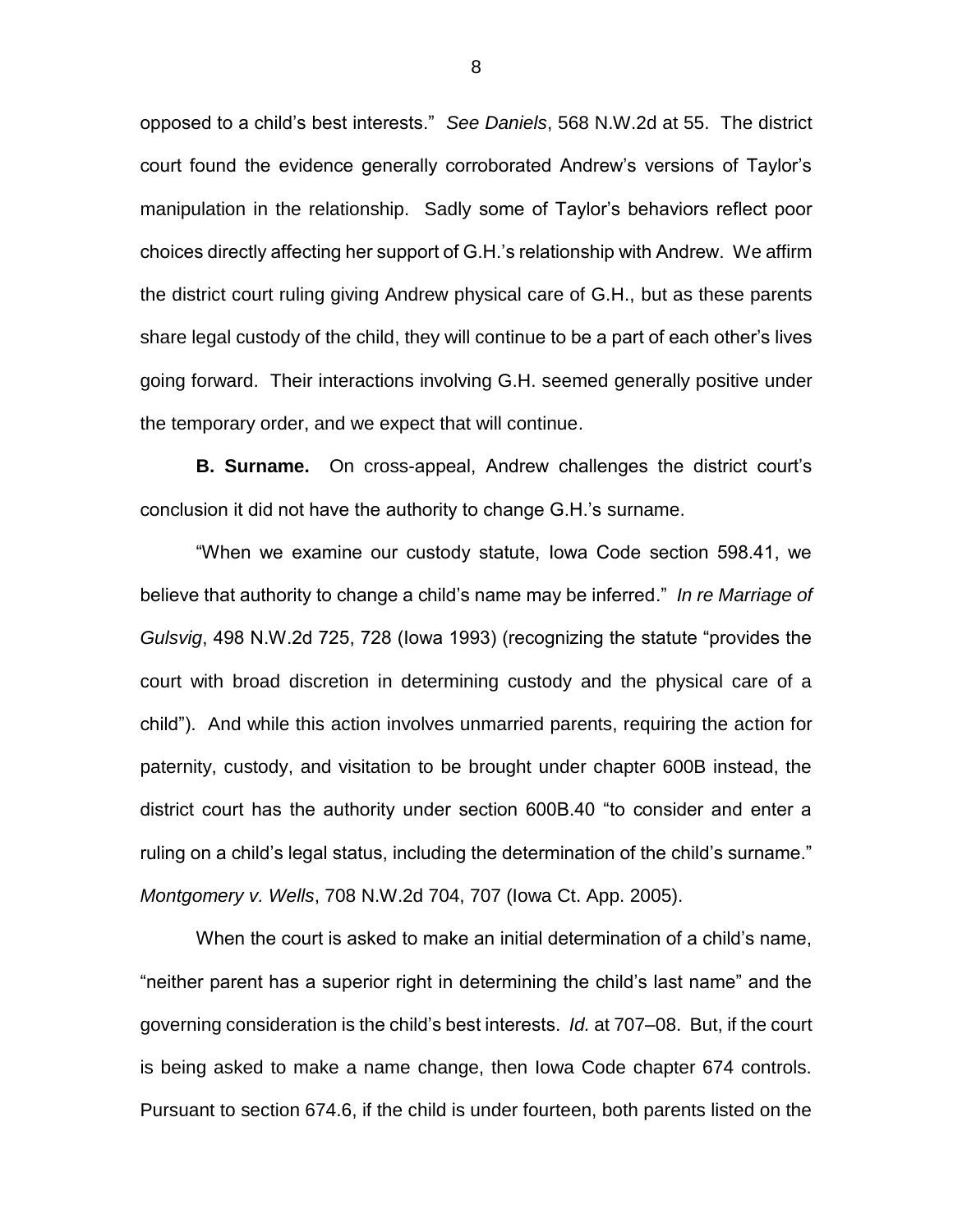birth certificate must consent to the name change or must prove one of the listed reasons that the court may waive consent.

Here, the district court determined Andrew was asking for a name change rather than an initial determination and concluded it did not have the authority to change G.H.'s name. It relied upon *Peckosh v. Wenger*, No. 11-0119, 2011 WL 4578532, at \*5 (Iowa Ct. App. Oct. 5, 2011), in reaching this conclusion. In *Peckosh*, a panel of our court found the father was requesting a name change because, at the hospital, the parties' negotiated the child's name. 2011 WL 4578532, at \*1. The court concluded the child's "surname on her initial birth certificate was not a unilateral decision by [the mother]. Rather, [the father] had equal participation in determining [the child's] legal status/surname on this birth certificate." *Id.* at \*5.

We acknowledge that Andrew contends that although he signed G.H.'s birth certificate, Taylor unilaterally chose G.H.'s surname. Andrew testified he did not agree to the last name and only signed the birth certificate a few days later out of fear G.H. would not be covered on his insurance if he did not sign it. Taylor testified differently. She testified Andrew "was fine" with the surname, but she also testified that she gave G.H. his last name just as she told Andrew she would. But, like the situation in *Peckosh,* both parties signed the birth certificate establishing the child's current surname. *See id.* at \*1–2. And the district court found it was "clear from the evidence that [Andrew] participated in making the choice." Because this is not an initial determination of the child's name, Andrew's only option to do so was under the guidelines of Iowa Code chapter 674.

9